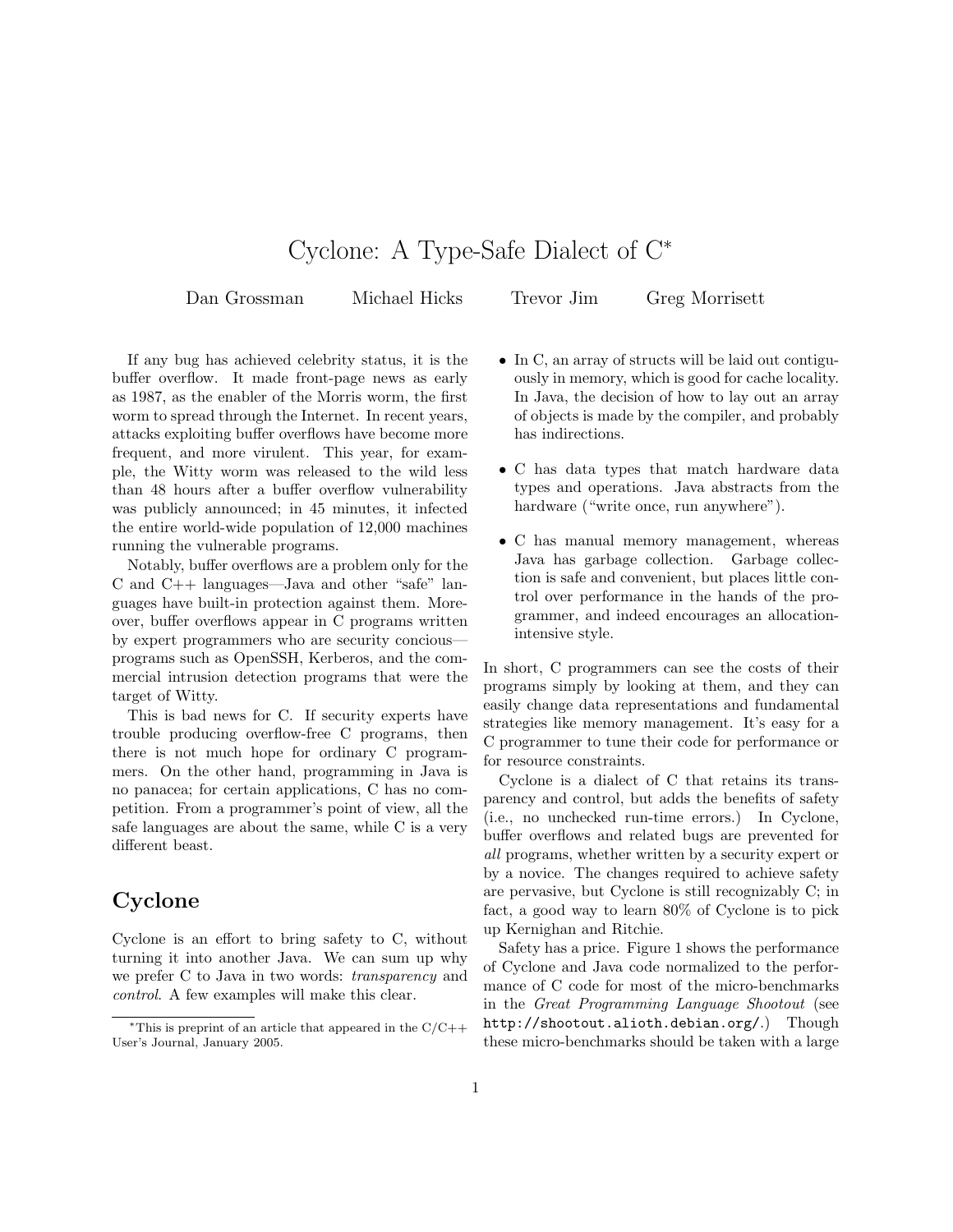

Figure 1: Great Programming Language Shootout Performance for C, Cyclone, and Java

grain of salt, they do give a rough idea of the relative performance of the different languages.

The benchmarks were run on a dual 2.8GHz/2GB Red Hat Enterprise workstation. We used Cyclone version 0.8.2 with the -O3 flag, Sun's Java client SDK build version 1.4.2 05-b04, and GCC version 3.2.3 with the -O3 flag. To avoid measuring startup and compilation time for the Java VM, we measured elapsed time after a warmup run. We also did measurements using Sun's server SDK and the GNU Java compiler gcj, and the results were essentially the same as the Sun client SDK results. Each reported number in Figure 1 is the median of 11 trials; there was little variance.

The average over all of the benchmarks (plotted on the far right) shows that Cyclone is about 0.6 times slower than GCC, whereas Sun's Java is about 6.5 times slower. However, the moments and lists benchmarks are outliers for which the Java code has very bad performance  $(15\times$  and  $74\times$  slowdown respectively—so bad that we've had to clip the graph.) If we assume these were poorly coded and remove them from the averages, then we still see a factor of 3 slowdown for the Java code, compared to 0.4 for Cyclone.

In addition to time, programmers may be worried about space. We have found that, again, there are overheads when using Cyclone as compared to C, but these overheads are much less than for Java. For instance, the C version of the heapsort benchmark had a maximum resident working set size of 472 4KB pages, the Cyclone version used 504 pages, and the Java version used 2,471.

There is another cost to achieving safety, namely, the cost of porting a program from C to a safe language. Porting a program to Java essentially involves a complete rewrite, for anything but the simplest programs. In contrast, most of the Shootout benchmarks can be ported to Cyclone by touching 5 to 15 percent of the lines of code. To achieve the best performance, programmers may have to provide additional information in the form of extended type qualifiers, which we describe below. Of course, the number of lines of code that changed tells us little about how hard it is to make those changes. In all honesty, this can still be a time-consuming and frustrating task. Nevertheless, it is considerably easier than rewriting the program from scratch in a new language.

Like Java, Cyclone gives strong safety guarantees. There are some overheads, both in terms of run-time performance and porting costs, but the overheads of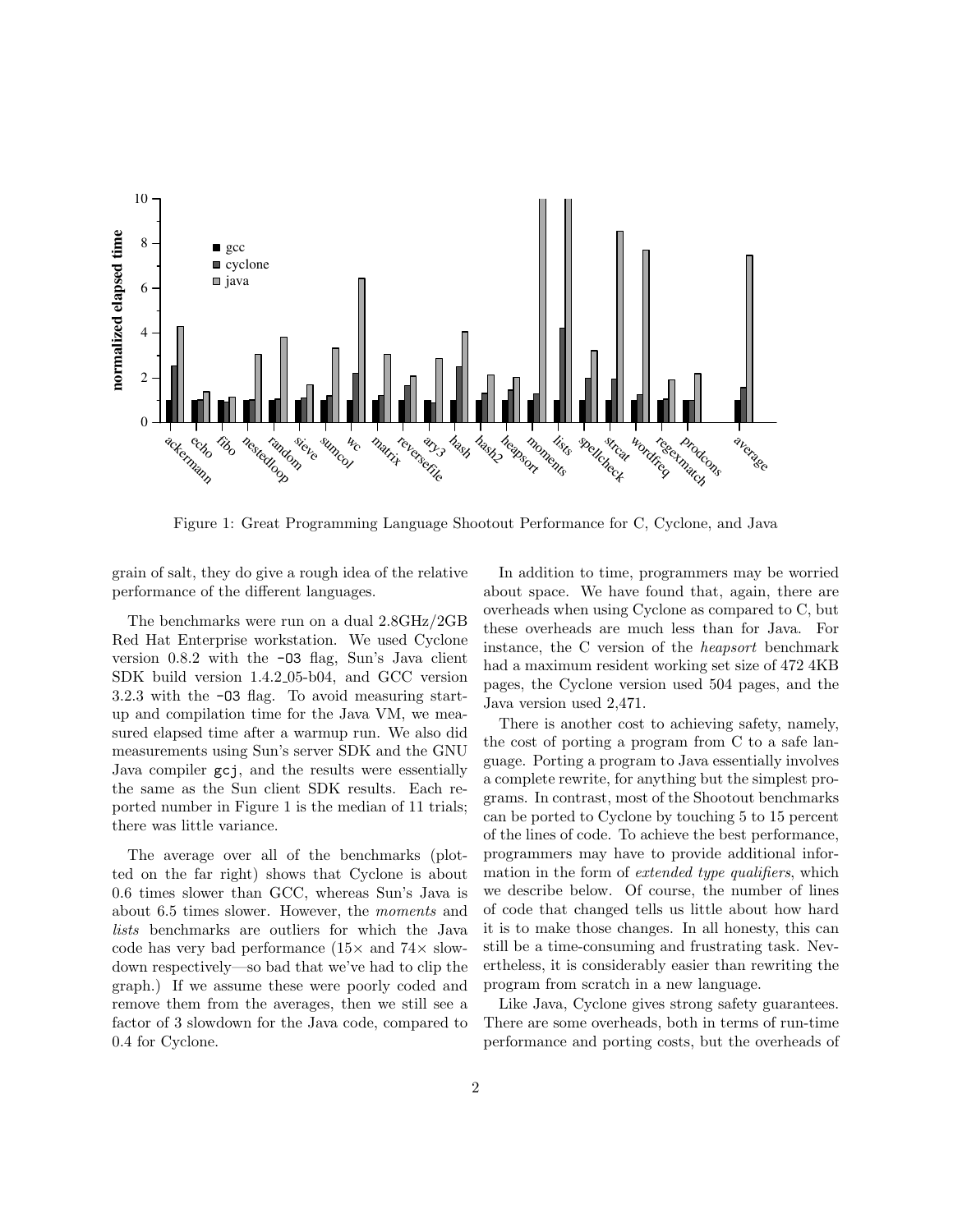Cyclone compare quite favourably to Java. For the rest of the article, we will describe some features of Cyclone that allow us to achieve safety while minimizing these costs.

## Pointers

A common way of preventing buffer overruns in languages such as Java is to use dynamic bounds checks. For example, in Java whenever you have an expression like arr[i], the VM may check at run time whether i is within the bounds of the array arr. While this check may get optimized away, the programmer has no way to be sure of this. Moreover, the programmer has no control over the memory representation of the array, e.g., to interact with hardwaredefined data structures in an operating system. Finally, Java does not allow pointer arithmetic for iterating over the array, which is quite common in C code.

Cyclone provides a middle ground between C and Java when it comes to pointers. On the one hand, Cyclone will perform dynamic checks when it cannot be sure that dereferences are in bounds, and throw an exception when necessary. On the other hand, the programmer can choose from a variety of pointer qualifiers to have control over when such checks may occur, and how pointers are represented in memory. Cyclone basically supports three kinds of pointers: fat pointers, thin pointers, and bounded pointers.

#### Fat Pointers

A fat pointer is similar to a Java array, in that it might incur a dynamic bounds check. A fat pointer is denoted by writing the qualifier @fat after the \*. For example, Figure 2 shows a program that echoes its command-line arguments. Except for the declaration of argv, which holds the command-line arguments, the program looks just like you would write it in C: pointer arithmetic (argv++) is used to move argv to point to each argument in turn, so it can be printed. The difference is that a @fat pointer comes with bounds information and is thus "fatter" than a traditional pointer. Each time a fat pointer is derefer-

```
#include <stdio.h>
int main(int argc, char *@fat *@fat argv) {
  argc--; argv++; /* skip command name */
  while (\arg c > 0) {
    printf(" %s",*argv);
    argc--; argv++;
  }
  print(f("n");
  return 0;
}
```
Figure 2: Echoing command-line arguments

enced or its contents are assigned to, Cyclone inserts a bounds check. This guarantees that a @fat pointer can never cause a buffer overflow.

Because of the bounds information contained in @fat pointers, argc is superfluous: you can get the size of argv by writing numelts(argv). We've kept argc as an argument of main for backwards compatibility. Because @fat pointers are common, one can abbreviate  $*$  Cent as ? (question mark). So we could write char \*@fat \*@fat as simply char ??. Quite often, porting C code to Cyclone merely means changing some \*'s to ?'s.

#### Thin Pointers

Many times, there is no need to include bounds information on a pointer. For example, if we declare

```
int x = 3;
int *y = kx;
```
then it is clear that  $y$  is a pointer to a *single* integer 3 (the contents of x). Just as in C, y is represented by a memory address (namely, the address of x); this is why we call it a thin pointer. A dereference of a thin pointer (e.g., with syntax  $*\mathbf{y}$ ) will never incur a bounds check. To ensure that a dereference is always in bounds, you can't do pointer arithmetic on a \* pointer.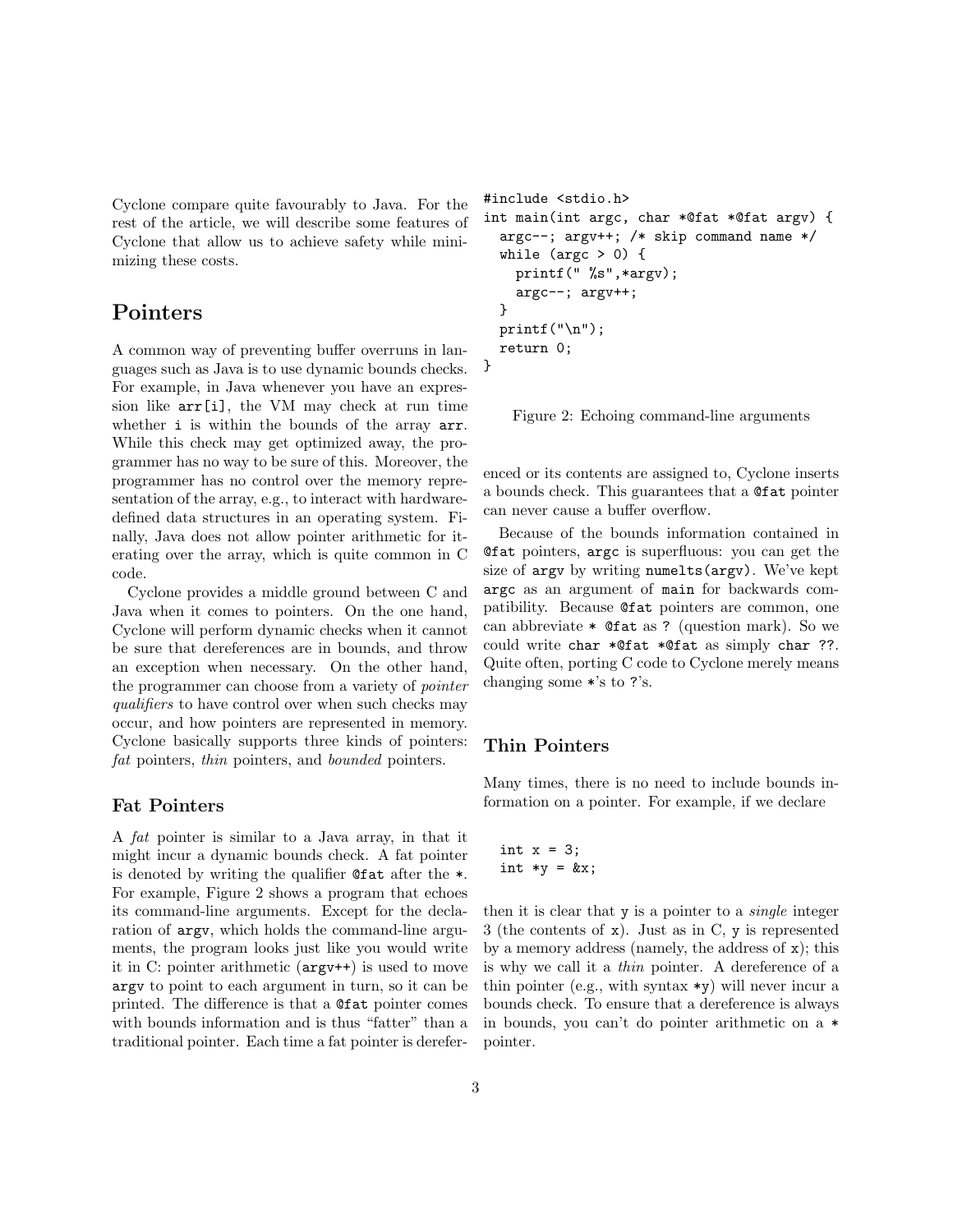#### Bounded Pointers

You can also define thin pointers to buffers containing more than one element using the **@numelts** qualifier; we call these bounded pointers. For instance, we can write:

```
int x[4] = \{1,2,3,4\};int *@numelts(4) arr = x;
```
Here, the variable arr is a pointer to a sequence of four integer values. In fact, the type "int \*" is just short-hand for "int \*@numelts(1)". Accessing a bounded pointer like arr via the expression arr[i] may incur a bounds check if i cannot be proven inbounds by the compiler. However, because the bound is known to the compiler, the representation of the pointer is still a single memory address.

Bounded pointers can also be used to correlate a pointer to an array whose length is not known to the compiler with a variable that defines it. For example, C programmers often write code like the following:

```
int sum(int num, int *p) {
 int a = 0;
 for (unsigned i = 0; i < num; i++)a += p[i];}
```
Here, num is the length of the array pointed at by p. In Cyclone, this relationship can be expressed by giving sum the following type (the body of the function is the same):

#### int sum(tag\_t num, int p[num])

The type of num is specified as  $tag_t$ , which is simply a const unsigned int that may appear as an array bound, in this case for p. A bounded pointer paired with a tag\_t is quite similar to a fat pointer. In general, the programmer can convert freely between the different kinds of pointers to balance the needs of representation, performance, and ease-of-use.

#### Initialization and NULL

In the above discussion, we have assumed that thin and bounded pointers address legal memory locations

```
Form *f;
switch (event->eType) {
case frmOpenEvent:
  f = FrmGetActiveForm(); ...
case ctlSelectEvent:
  i = FrmGetObjectIndex(f, field); ...
}
```
Figure 3: Incorrect initialization in C

and that fat pointers have correct bounds information. We ensure this using two techniques: definite initialization and NULL-checking.

Definite initialization is a guarantee that a pointer variable will not be dereferenced before it is initialized; this is ensured by source code analysis. For example, the compiler will flag the code in Figure 3 as illegal: the second case possibly uses f before it is initialized. Java (and indeed many C compilers) include a similar analysis to check that variables are initialized before they are used, but the analysis does not extend to members of objects. Rather, in the case of Java, the VM automatically initializes members with a default value (e.g., NULL). In contrast, Cyclone's analysis extends to struct, union members, and pointer contents to ensure everything is initialized before it is used. This has two benefits: First, we tend to catch more bugs this way, and second, programmers don't pay for the overhead of automatic initialization on top of their own initialization code.

A pointer variable may be NULL, and if it's dereferenced, this could result in a crash. Again, like Java, Cyclone inserts a NULL check to ensure that a pointer can be safely dereferenced. However, the programmer can prevent such a check in two ways. One way is to perform a manual NULL check, as in

```
if (y \mid = NULL) {
  *y = 1; // no check*y = 2; // no check}
```
The second way is to prevent a pointer from ever having NULL as a legal value, using Cyclone's @notnull qualifier. For example, consider the getc function: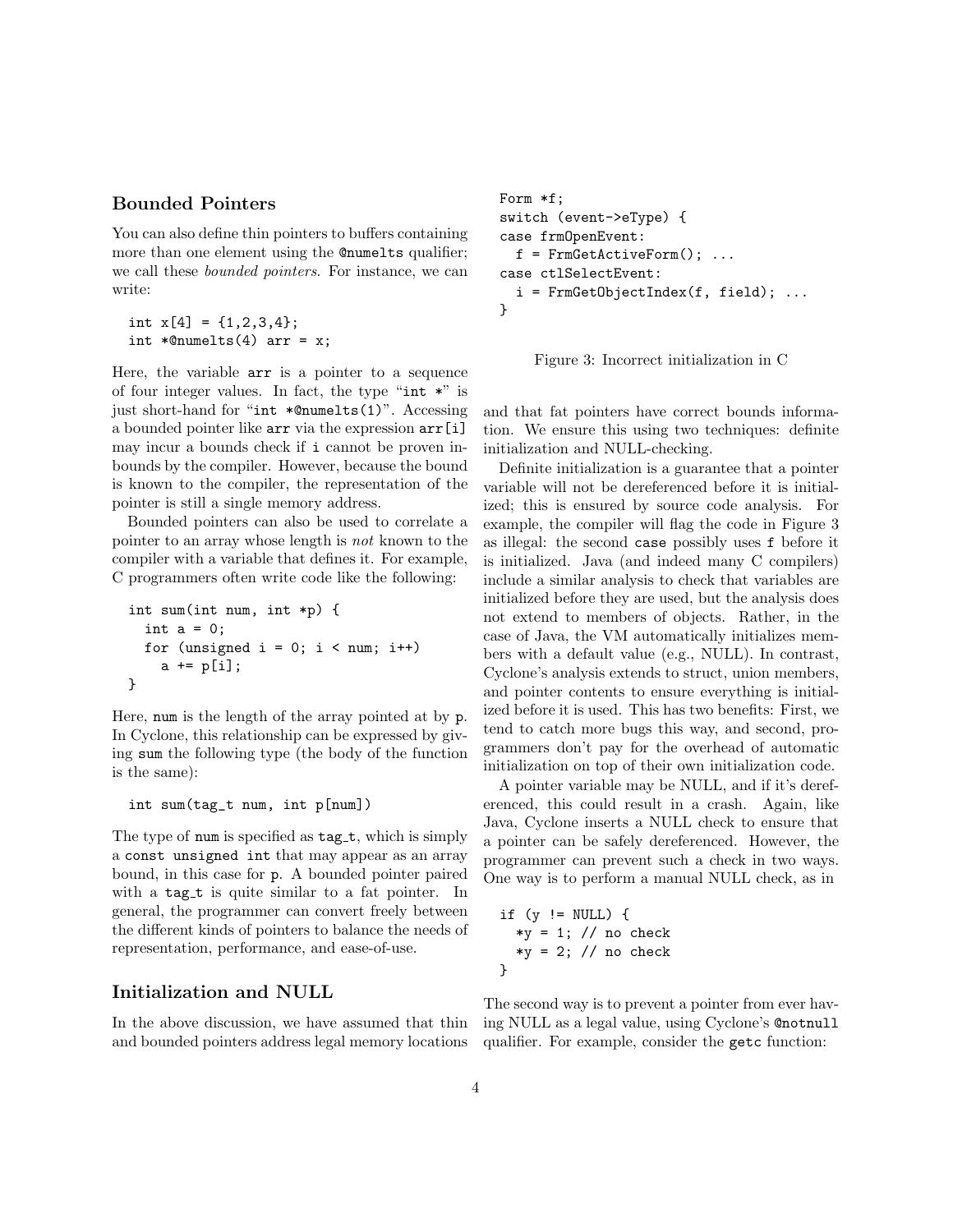int getc(FILE \*fp);

Most implementations of getc assume that fp will not be NULL, so if you call getc(NULL) you are likely to get a segmentation fault. To prevent this, we can declare

```
int getc(FILE *@notnull fp);
```
indicating that getc expects a non-NULL FILE pointer as its argument. This simple change tells Cyclone that it does not need to insert NULL checks into the body of getc. If getc is called with a possibly-NULL pointer, Cyclone will insert a NULL check at the call:

extern FILE \*f; getc(f);  $\frac{1}{2}$  // NULL check here

Never-NULL pointers are a perfect example of Cyclone's design philosophy: safety is guaranteed, automatically if possible, and the programmer has control over where any needed checks are performed. The same philosophy applies to initialization: safety is guaranteed, but programmers retain control over how the initialization is accomplished.

## Unions and Tagged Unions

To ensure safety, Cylone must prevent the programmer from treating an arbitrary value as if it were a pointer. Thus, the language rules out code such as:

```
int i = 0xbad;int *p = (int *) i;*p = 42;
```
But there are other ways in C to convert integers to pointers. In particular, we can use a union to accomplish this:

```
union U { int i; int *p; };
union U x;
x.i = 0xbad;*x.p = 42;
```
In fact, the C standard says that if you read out any member of a union other than the last one written, the result is undefined. To ensure safety, Cyclone makes a stronger requirement that you can't read out a value from an ordinary union that might contain pointers. However, the language does allow code such as:

int j = 42; int jaddress() { union U x; x.p = &j; return x.i; }

because this converts a pointer to an integer.

Unfortunately, this restriction rules out a lot of C code that uses unions. However, most well-structured code uses some extra information to record what type of value was last written into the union. For instance, it's not uncommon to see definitions similar to:

```
enum tag { Int, Ptr };
union U \{ int i; int *p; \};
struct S { enum tag t; union U u; };
void pr(struct S x) {
  if (x.\text{tag} == Int)print(f("int(\%d)", x.u.i);else
    printf("ptr(%d)",*x.u.p);
}
```
Here, struct S values include a tag indicating which member was last written into the union. A consumer of S values, such as the pr function, checks the tag to see which member was last written. The problem is that, of course, nothing in C prevents us from having a tag and union that are out of sync.

To avoid this problem, Cyclone provides a builtin form of tagged union and always ensures that the tag is correlated with the last member written in the union. In particular, whenever a tagged union member is updated, the compiler inserts code to update the tag associated with the union. Whenever a member is read, the tag is consulted to ensure that the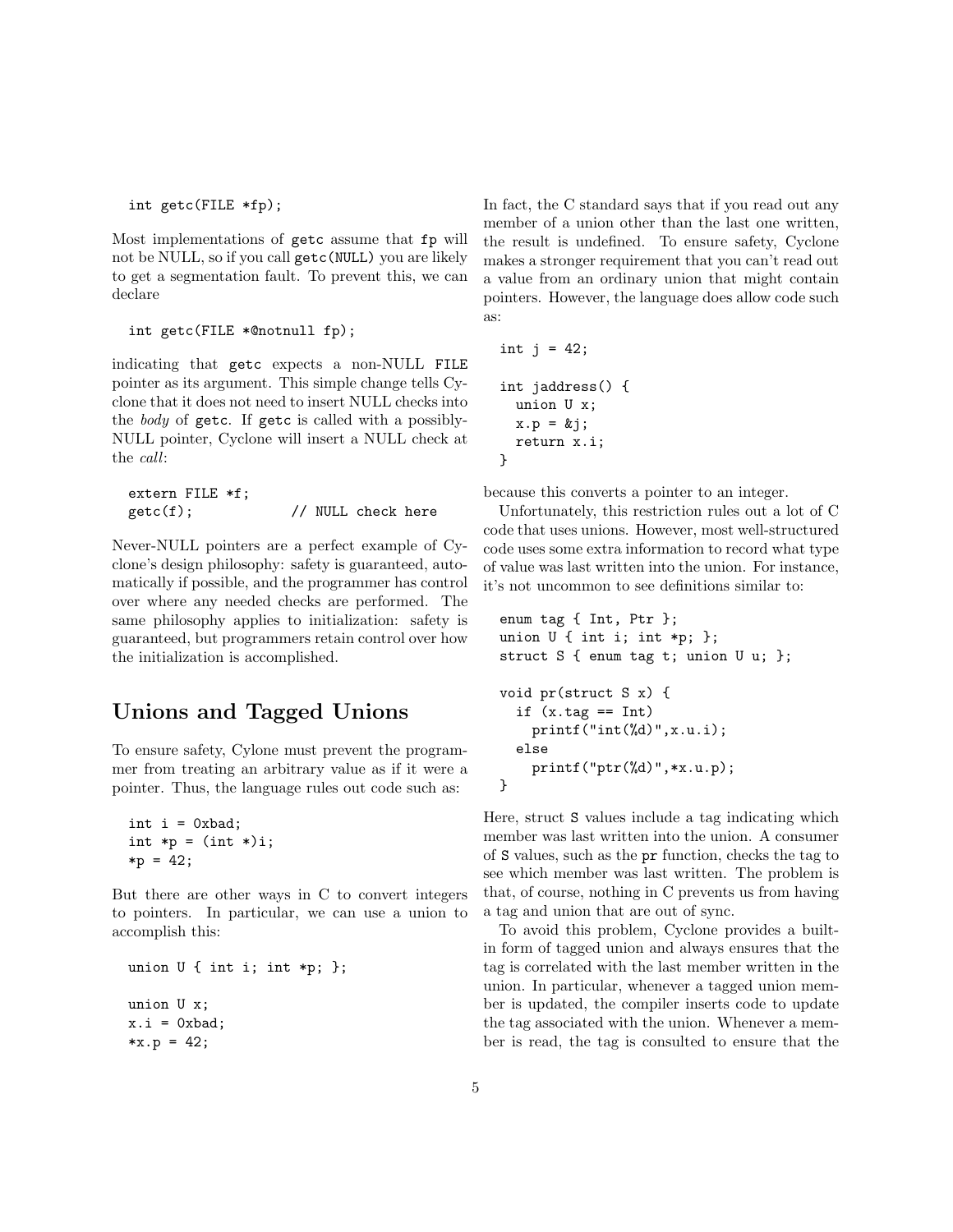member was the last one written. If not, an exception is thrown.

Thus, the example above can be re-written in Cyclone as follows:

```
@tagged union U { int i; int *p; };
void pr(union U x) {
  if (tagcheck(x.i))
    print(f("int(\%d)", x.i);else
    printf("ptr(%d)",*x.p);
}
```
The @tagged qualifier indicates to the compiler that U should be a tagged union. The operation  $tagcheck(x.i)$  returns true when i was the last member written so it can be used to extract the value. (Alternatively, one can use an extension of switch that supports pattern matching to test a large number of tags at once.)

Why did we provide both tagged and untagged unions? In part, we didn't want to force the overhead of tags onto programmers when they weren't necessary to support safety. Additionally, we wanted to make it clear that, like fat pointers, tagged unions include additional run-time information.

Cyclone also provides other run-time type mechanisms that can be used to support functions such as printf that need to test the type of some value. In essence, when you call printf, the compiler automatically constructs a fat pointer to stack-allocated, tagged values representing the list of arguments. These facilities ensure that vararg functions such as printf don't end up "trusting" the format string to accurately describe the arguments. Instead, we can dynamically compare the format string against the run-time type information and throw an exception if there is a mismatch. This ensures that certain format string attacks cannot be used to take over a machine.

We inject run-time type tags of this sort only when the callee demands it for safety. In all other cases, we use the same data representation as C.

#### Memory Management

In most type-safe languages, programmers do not have direct control over memory management. For instance, a Java programmer cannot force an array to be stack-allocated, nor can she choose to deallocate a heap object with a call to free. Instead, all the memory management decisions are handled by the compiler and run-time system (i.e., the garbage collector). This avoids a class of nasty problems that can break type safety. Consider this contrived example which GCC happily compiles, but has a nasty problem:

```
void g(int **zptr) {
  int a = 0;
  *zptr = ka;}
void poke(int *z) {
  int *q = NULL;*z = 0xbad;*q = 42;}
int main() {
  int i = 0;
  int *z = &i;g(kz);poke(z);
}
```
In this program, main calls g passing it a pointer to z. Then g creates a local variable a and assigns a pointer to a into z. So, after returning from the call to g, z no longer points to i but rather to some stack space that used to hold a. At this point, we invoke poke passing it z.

Notice that poke declares a new local variable q which is likely to be stored in the stack location where a was previously. That is, we could very easily end up with  $z = \log q$ , yet z is supposed to be a pointer to an integer, not a pointer to a pointer to an integer! Nonetheless, the C type system has failed to signal an error, so we are able to assign an arbitrary integer value to \*z, thereby changing the value of q to point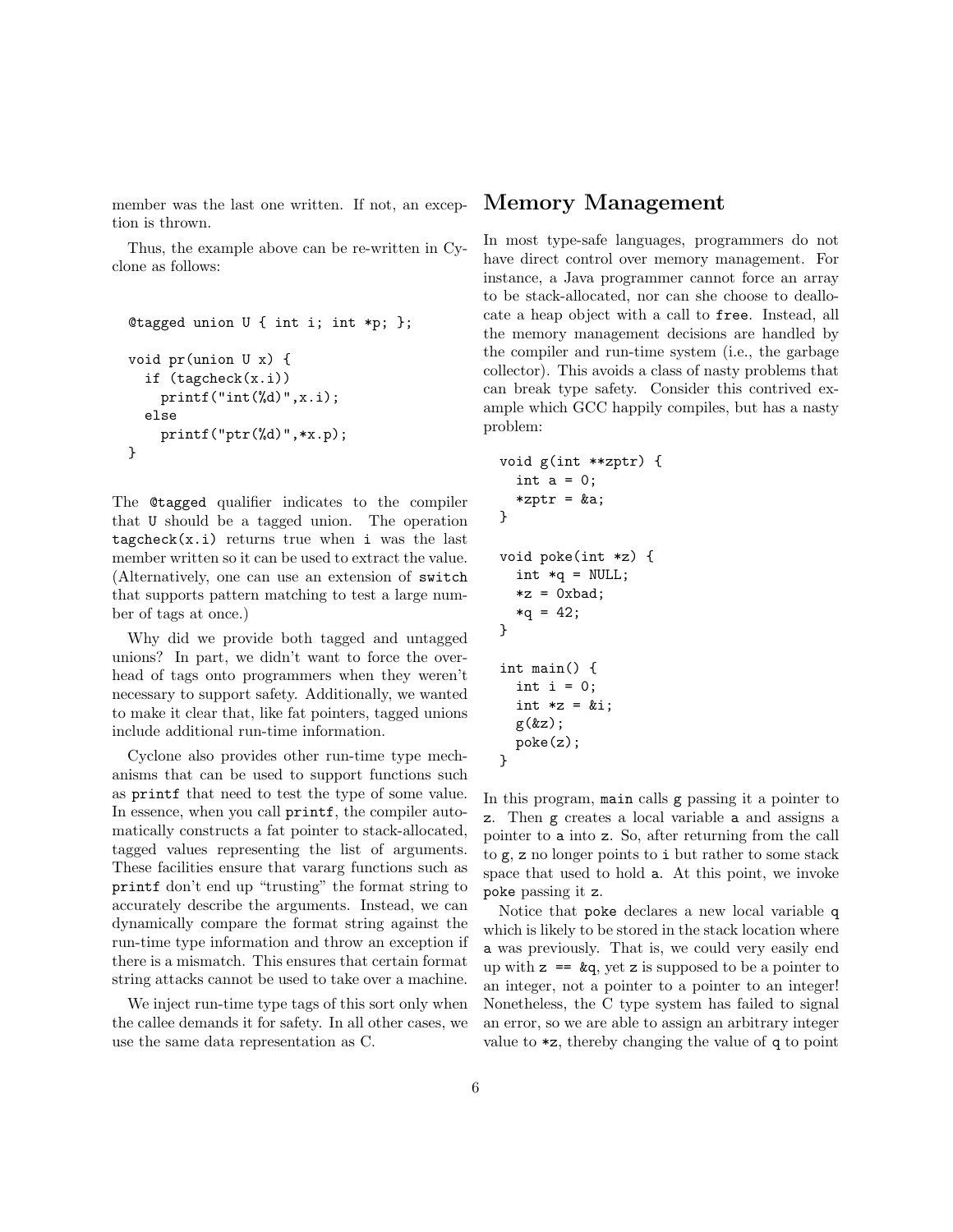to an arbitrary location in memory. Then attempting to write to \*q results in a core dump.

This example can be easily transformed to allow reading or writing arbitrary values to arbitrary locations, thereby violating type safety. Of course, we could just rule out stack allocation (as in Java) but that would introduce overheads and make porting more difficult.

Instead, we use a region-based type system to avoid these problems. Each object in Cyclone lives in a conceptual container called a region. For instance, the variables of a function f live in a region corresponding to the function's stack frame.

Internally, the type-checker keeps track of the region for each object, and the region into which a pointer value points. For example, when checking the function g, the type-checker knows that a lives in g's region and thus &a is a pointer into g's region. Indeed, the full type of &a is written int\*'g reflecting the region of the pointer into the type.

The type system rejects programs that either (a) try to let a pointer escape the scope if its region or (b) try to assign a pointer value to a variable with an incompatible region type. In the example above, Cyclone rejects the program at the assignment of \*zptr = &a. Informally, the reasoning is that since &a is a pointer into g, the contents of zptr, namely z, must be a pointer into region g. But since the pointer to z was passed in to g, z's region type had to be defined *outside* of  $g$ . Thus,  $\ast z$  cannot have a type that mentions g! In short, the Cyclone type-checker has discovered that the assignment is inconsistent, signalling a problem with a dangling pointer.

In general, the region type system does an excellent job of allowing programmers to pass pointers to stack-allocated objects into functions, but successfully prevents them from leaking back out either explicitly via return, or implicitly through assignments. However, it is sometimes necessary for programmers to provide explicit region annotations to convince the type-checker that an assignment is okay. For example, consider:

```
void f(int **z, int *a) {
  *z = a;}
```
The type-checker cannot tell whether the assignment would cause a region violation so it rejects the program. If we instead tell the compiler that \*z and a are meant to point into the same region, then the type-checker can validate the code. This can be accomplished as follows:

void f(int \*'r\* z, int \*'r a) { \*z = a; }

Here, the types of a and  $\ast z$  are given as int  $\ast'$ r reflecting that they must be pointers into the same (unknown) region r.

Of course, stack allocation is only part of the story. How does Cyclone handle dynamically-allocated storage? There are actually a number of options provided by the language, ranging from a garbagecollected heap region, to Apache-style arena regions, to reference-counted objects and regions, and objects that live in their own unique region. Like the stackallocated regions, each of these mechanisms has certain restrictions that ensure safety, but they all live in the same conceptual region framework as far as the type-checker is concerned. This makes it possible to write re-usable libraries that are independent of the particular kind of region used to hold a data structure.

For most applications, the combination of stack allocation and garbage-collected heap allocation has proven to be simple and effective. However, the other facilities make it possible to fine-tune the storage management strategy to achieve significant wins in space, throughput, and latency.

## Other Features

There are a few other features in Cyclone that make programming in the language easier, some of which are close to features in C++. For instance, the language provides support for exceptions, namespaces, subtyping and parametric polymorphism (i.e., generics). The support for subtyping and generics makes it possible to write re-usable data structures (e.g., hashtables) and algorithms. However, in keeping with